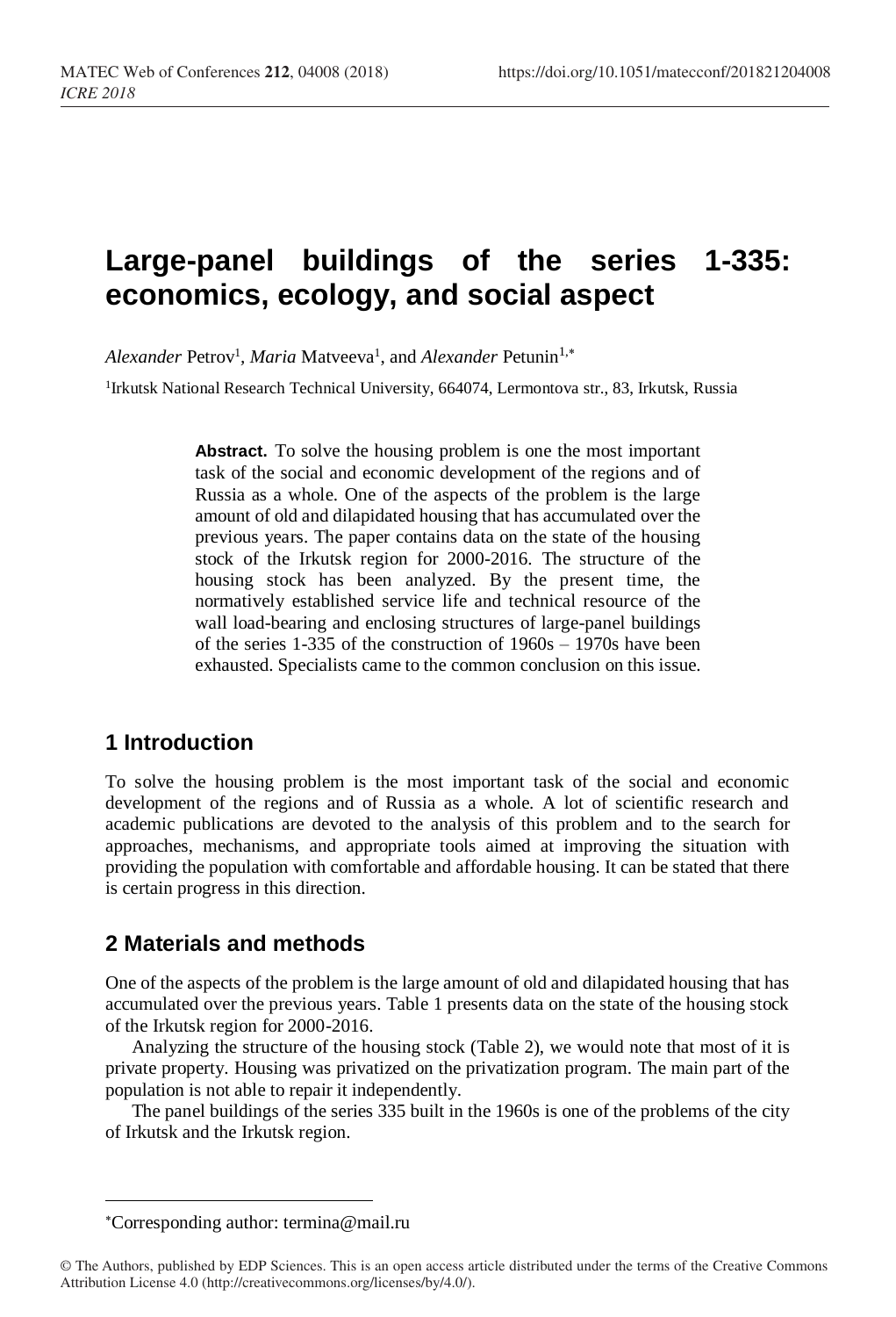|                                   | 2000    | 2005    | 2010    | 2015    | 2016    |
|-----------------------------------|---------|---------|---------|---------|---------|
|                                   |         |         |         |         |         |
| Housing stock as a whole          | 49406.3 | 49742.6 | 51870.5 | 55717.1 | 58185.2 |
| Including dilapidated and         |         |         |         |         |         |
| emergency housing [13]            | 1520.1  | 3290.7  | 4439.6  | 3228.3  | 3061.0  |
| In % to the total fund            | 3.1     | 6.6     | 8.6     | 5.8     | 5.3     |
| $M2$ of total area average to one |         |         |         |         |         |
| inhabitant                        |         |         |         |         |         |
|                                   | 18.8    | 20.0    | 21.4    | 23.1    | 24.2    |
| Total area of capitally           |         |         |         |         |         |
| renovated housing                 | 79.7    | 736.1   | 804.3   | 320.4   |         |

**Table 1.** Housing conditions of the population. Housing stock. (By the end of the year, thousand square meters of total area).

Analyzing the structure of the housing stock (Table 2), we would note that most of it is private property. Housing was privatized on the privatization program. The main part of the population is not able to repair it independently.

The panel buildings of the series 335 built in the 1960s is one of the problems of the city of Irkutsk and the Irkutsk region.

**Table 2**. The structure of the housing stock by forms of ownership (in percent).

|                          | 5.1<br>88<br>œ<br>133<br>55,2<br>▩<br>m<br>r a | 0,0<br>2.6<br>YO MAR<br>mm<br>.<br>юх<br>71,4<br>DOOK<br>.<br>nooc<br>BX. | 0.3<br>1.9<br>⅏<br>x<br>76.8<br>88<br>533<br>œ | 0,2<br>1.8<br>.<br>53<br>mm<br>▩<br>80,3<br>888<br>mm<br>88<br>œ | 0.2<br>1,8<br>ra ma<br>mm<br>mmm<br>ooo<br>ww.<br>833<br>81,7<br>m.<br>.<br>mm<br>œ | 1.7<br>mmmm<br>ЮØ<br>82,6<br>ю<br>m<br>.<br>53 | 0,3<br>N.<br>ww<br>mm<br>œ<br>m<br>▩<br>83,2<br>▩<br>∞<br>mm<br>833 | 1,0<br>外外分<br>1,3<br>coo<br>oon<br>mm<br>▩<br>85.9<br>w.<br>coo<br>ю | $\mathbb{B}^{0,9}$<br>1.5<br>88<br>mm<br>œ<br>88.2<br>œ<br><b>NOTES</b><br>mm<br>xx.<br>mm<br>▩ | 0.9<br>nur: an<br>6<br>æ<br>DO 100<br>∞<br>mm<br>83<br>88.9<br>œ<br>m<br>33<br>83 | 0,8<br>1000<br>889<br>90.3<br>999<br>RG 9 |
|--------------------------|------------------------------------------------|---------------------------------------------------------------------------|------------------------------------------------|------------------------------------------------------------------|-------------------------------------------------------------------------------------|------------------------------------------------|---------------------------------------------------------------------|----------------------------------------------------------------------|-------------------------------------------------------------------------------------------------|-----------------------------------------------------------------------------------|-------------------------------------------|
|                          | 2000                                           | 2005                                                                      | 2008                                           | 2009                                                             | 2010                                                                                | 2011                                           | 2012                                                                | 2013                                                                 | 2014                                                                                            | 2015                                                                              | 2016                                      |
| $\Box$ Public<br>Private |                                                |                                                                           |                                                |                                                                  | ⊗                                                                                   | Municipal                                      |                                                                     | $\blacksquare$ Mixed and other                                       |                                                                                                 |                                                                                   |                                           |
| property<br>property     |                                                |                                                                           |                                                |                                                                  |                                                                                     | property                                       |                                                                     | types of property                                                    |                                                                                                 |                                                                                   |                                           |

In the past 15-20 years, the need for modernization and reconstruction of large-panel buildings of the series 1-335 of various modifications in the Irkutsk region has grown sharply. The minimum necessary volume of reconstruction of these buildings in Irkutsk is more than 700,000 square meters of the total area. For comparison, in 2017, 966,084 square meters of living space was built in the Irkutsk region.

### **3 Results**

By the present time, the normatively established service life and technical resource of the wall load-bearing and enclosing structures of large-panel buildings of the series 1-335 of the construction of 1960s and 1970s have been exhausted. Numerous surveys and regional certification data confirm the presence of defects, damages and destruction of materials, separately and in combination, indicating a decrease in the operational reliability of buildings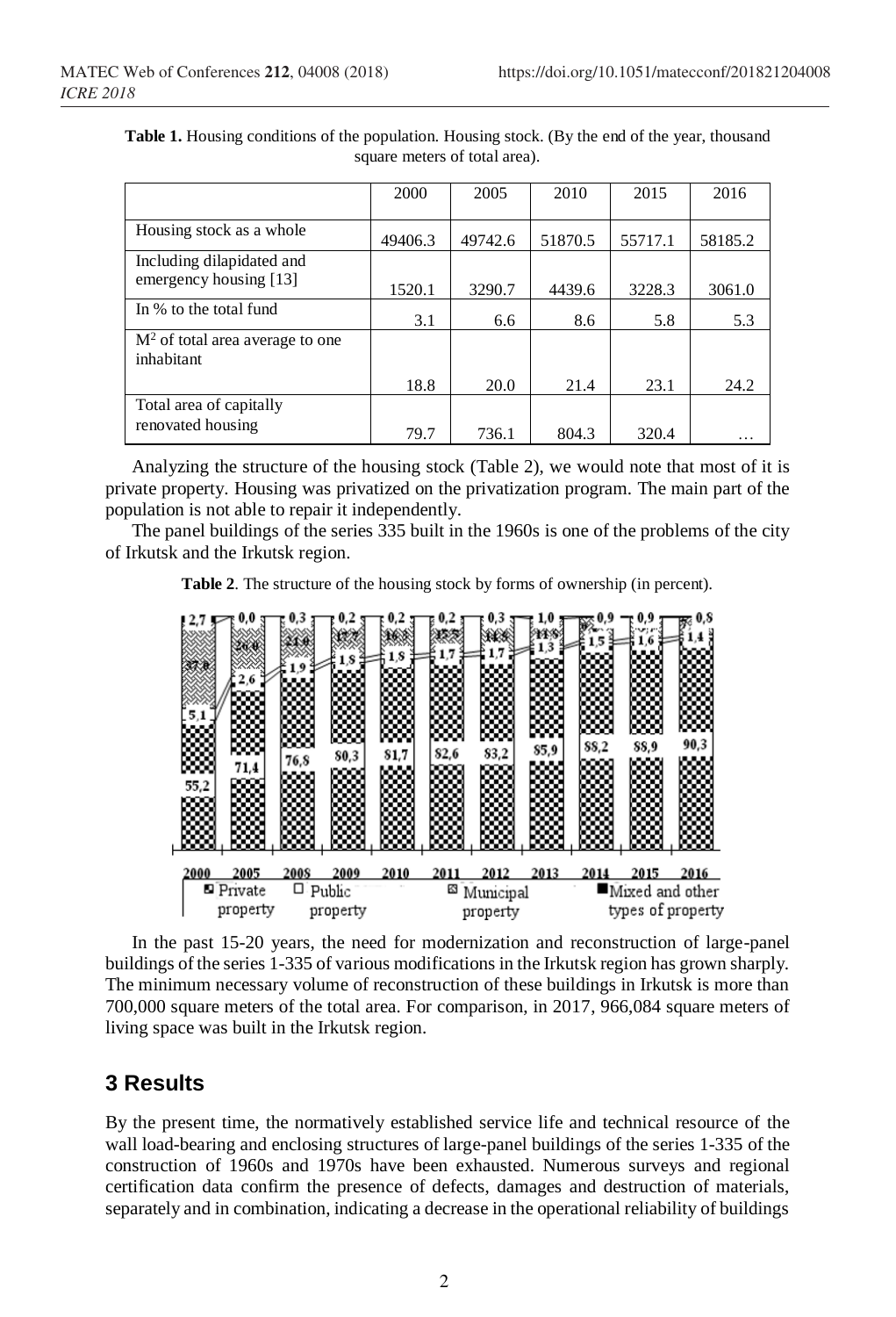of this type. For seismically active areas, regulatory requirements have significantly increased, to which the buildings in question cannot objectively correspond completely. In addition, wall panels made of gas ash concrete do not meet the requirements of the current norms for energy-saving conditions more than 3 times.



**Fig. 1.** Destruction gas ash concrete in window areas.



**Fig. 2.** Exfoliation of a part of the external surface of the NS-type panels from gas-ash concrete with deformation of the bolt.

In the last 5-10 years, many experts agree that the buildings of these series are to be demolished, and new modern residential buildings that meet the criteria for safety of life, energy efficiency and comfort of living are to be built in their place. Practical steps in this direction are not yet taken. In addition, demolition involves the resettlement of residents, and for this, a temporary housing fund should be formed, which is not available in the region. It is difficult to determine the sources of financing for the dismantling and disposal of old houses, and the construction of new housing. To bring this housing stock in accordance with the requirements of comfortable living, it is necessary to determine the forms and mechanisms of professional interaction, taking into account the economic interests of all participants of this process.

### **4 Discussion**

Thus, the problem of practical implementation of the demolition of residential buildings affects many aspects, such as economic, technical, environmental, social, and others ones.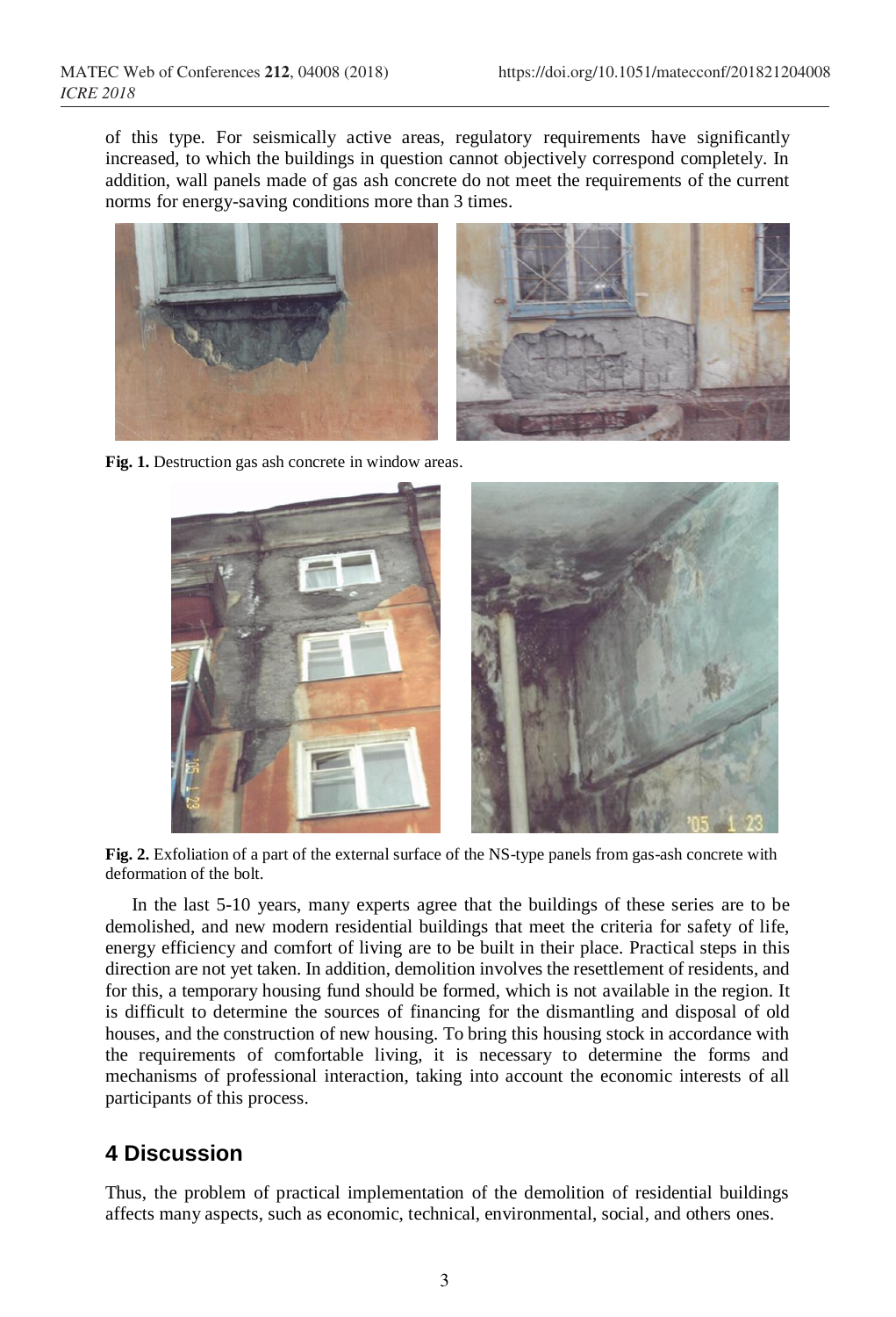At present, a federal program for the resettlement of citizens from the emergency housing in 2013-2017 is effective in Russia. If the house is recognized as an emergency, then there are two options for solving this problem. The first option involves a major overhaul. The second option is implemented if the overhaul cannot be carried out. In such a situation, citizens are subject to resettlement to new residential complexes.

The main rule of resettlement is the observance of the equivalence of housing. In other words, the area of a new apartment is to be equivalent to the area of the current residence (but not less than  $18 \text{ m}^2$  per person). In addition, the living conditions and the level of improvement should be no worse than at the previous place without taking into account its accident rate.

According to the Set of Rules 54.13330.2011: "Residential apartment buildings", in new apartments area should be at least: the total square of living room in a one-room apartment - 14 m<sup>2</sup>, in the apartments with the number of rooms two or more - 16 m<sup>2</sup>, bedrooms - 8 m<sup>2</sup>  $(10 \text{ m}^2 \text{ for two people})$ ; the square of kitchen - 8 m<sup>2</sup>. Kitchens in the buildings of the series 1-335 have an area of 5.8  $m^2$ , and the living area of two-room apartments is 25.4  $m^2$ , which is much lower than the normatively required indicators. Therefore, when designing spaceplanning solutions for new buildings, adhering to the rule of equivalence of housing with the observance of town-planning standards is very difficult, and sometimes impossible.

## **5 Conclusions**

For today, the issue remains disputable, despite the fact that similar issues in Moscow are resolved in the framework of renovation of old residential buildings (Khrushchevka). In our region, the final decision depends on a number of aspects. The main one, of course, is financing. In this part, a program should be developed with funding from various sources, such as the federal budget, the entity budget, the budget of the Irkutsk region, the Irkutsk city budget, and private investments.

#### **References**

- 1. A. V. Petrov, V. V. Peshkov, A. G. Petunin, Proceedings of the Irkutsk State Technical University, **11(106)**, 85-91 (2015)
- 2. A. V. Petrov, A. G. Petunin, Izvestiya Vuzov. Investments. Building. Real Estate, **2(3)**, 105-110 (2012)
- 3. V. K. Averyanov, S. N. Bulgakov, S. A. Chistovich, Industrial and Civil Engineering, **2**, 51-55 (1997)
- 4. A. A. Afanasyev, E. P. Matveev, V. P. Monastyrev, Industrial and Civil Engineering, **6**, 49-52 (1997)
- 5. M. D. Boyko, *Maintenance and repair of buildings and structures* (Stroyizdat, Moscow, 1993)
- 6. P. A. Konovalov, *Foundations and foundations of reconstructed buildings* (Stroyizdat, Moscow, 1980)
- 7. V. R. Mikhalko, *Repair of structures of large-panel buildings* (Stroyizdat, Moscow, 1986)
- 8. *Problems of complex reconstruction of residential buildings of series 1.335. Sat. sci. tr. and materials of the inter-regional meeting* (SibADI Publishing House, Omsk, 1994)
- 9. M. D. Spector, *Selection of the optimal options for the organization and technology of construction* (Stroyizdat, Moscow, 1980)